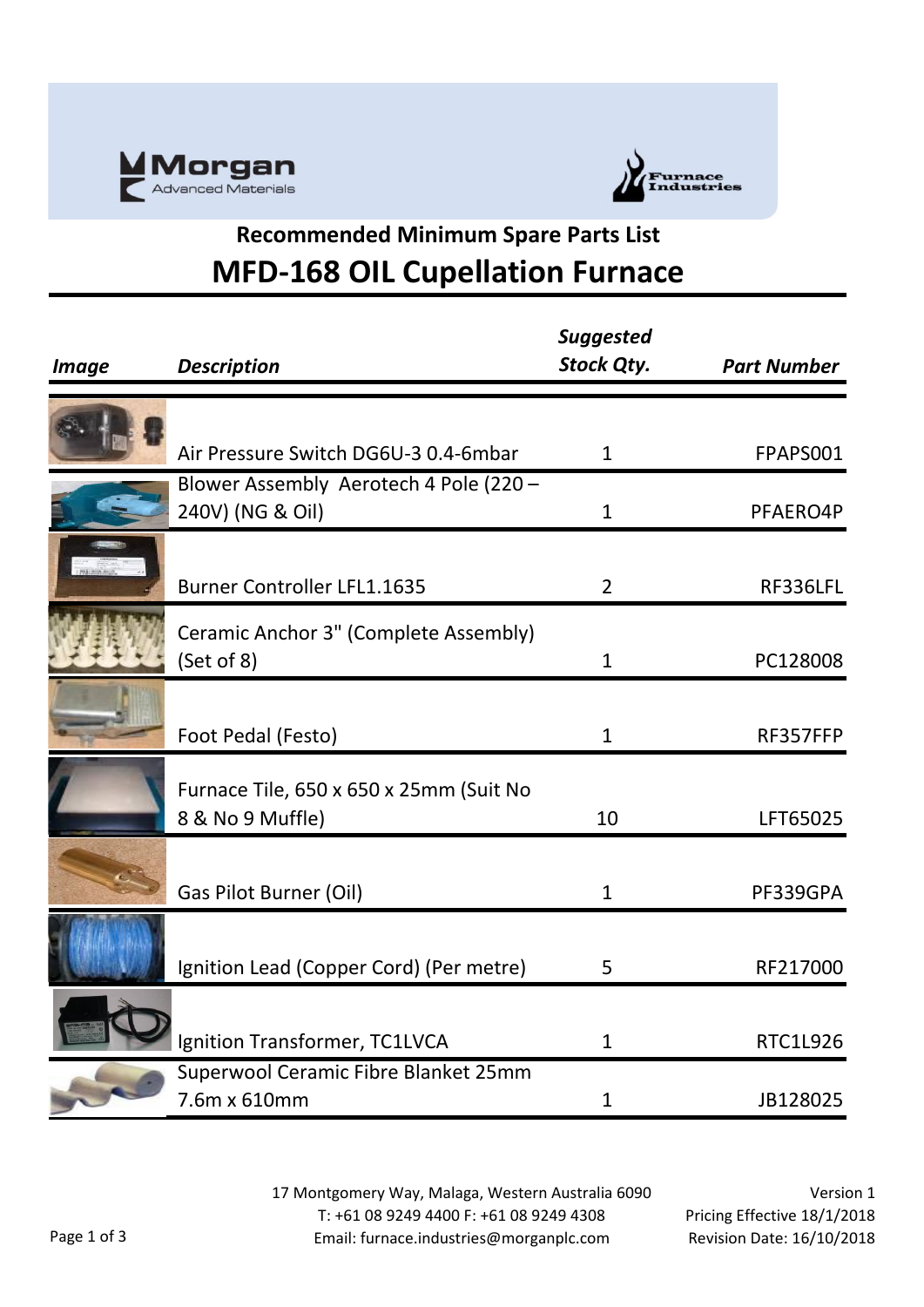



## **Recommended Minimum Spare Parts List MFD-168 OIL Cupellation Furnace**

| <b>Image</b>                            | <b>Description</b>                  | <b>Suggested</b><br><b>Stock Qty.</b> | <b>Part Number</b> |
|-----------------------------------------|-------------------------------------|---------------------------------------|--------------------|
|                                         |                                     |                                       |                    |
|                                         | Muffle No 8. (Suit MF-168 & EMF-H)  | $\overline{2}$                        | <b>FMUFFLW8</b>    |
|                                         | Oil Nozzle Burner 1.5 GPH @45 Deg.  | 4                                     | RF335NZA           |
|                                         | Oil Pressure Gauge                  | $\mathbf{1}$                          | <b>PF334OPG</b>    |
|                                         | Oil Pump Assembly (Excluding Motor) | $\mathbf 1$                           | RF332SOP           |
|                                         | Oil Solenoid                        | $\overline{2}$                        | <b>RF333OSD</b>    |
|                                         | Spark Plug (Igniter) (NG & Oil)     | $\overline{2}$                        | RF338SPI           |
| <b>TERRITORY AND THE REAL PROPERTY.</b> | Speed Controller ABB 0.75KW         | $\mathbf{1}$                          | <b>RF37775C</b>    |
|                                         | Temperature Controller RKC100CB     | $\mathbf{1}$                          | RF381RKC           |
|                                         | Thermocouple Element, Type K. 310mm | 6                                     | PF201FF1           |
|                                         | Thermocouple Head (1/2")            | 1                                     | RJB35TCH           |

17 Montgomery Way, Malaga, Western Australia 6090 T: +61 08 9249 4400 F: +61 08 9249 4308 Email: furnace.industries@morganplc.com

Version 1 Pricing Effective 18/1/2018 Revision Date: 16/10/2018